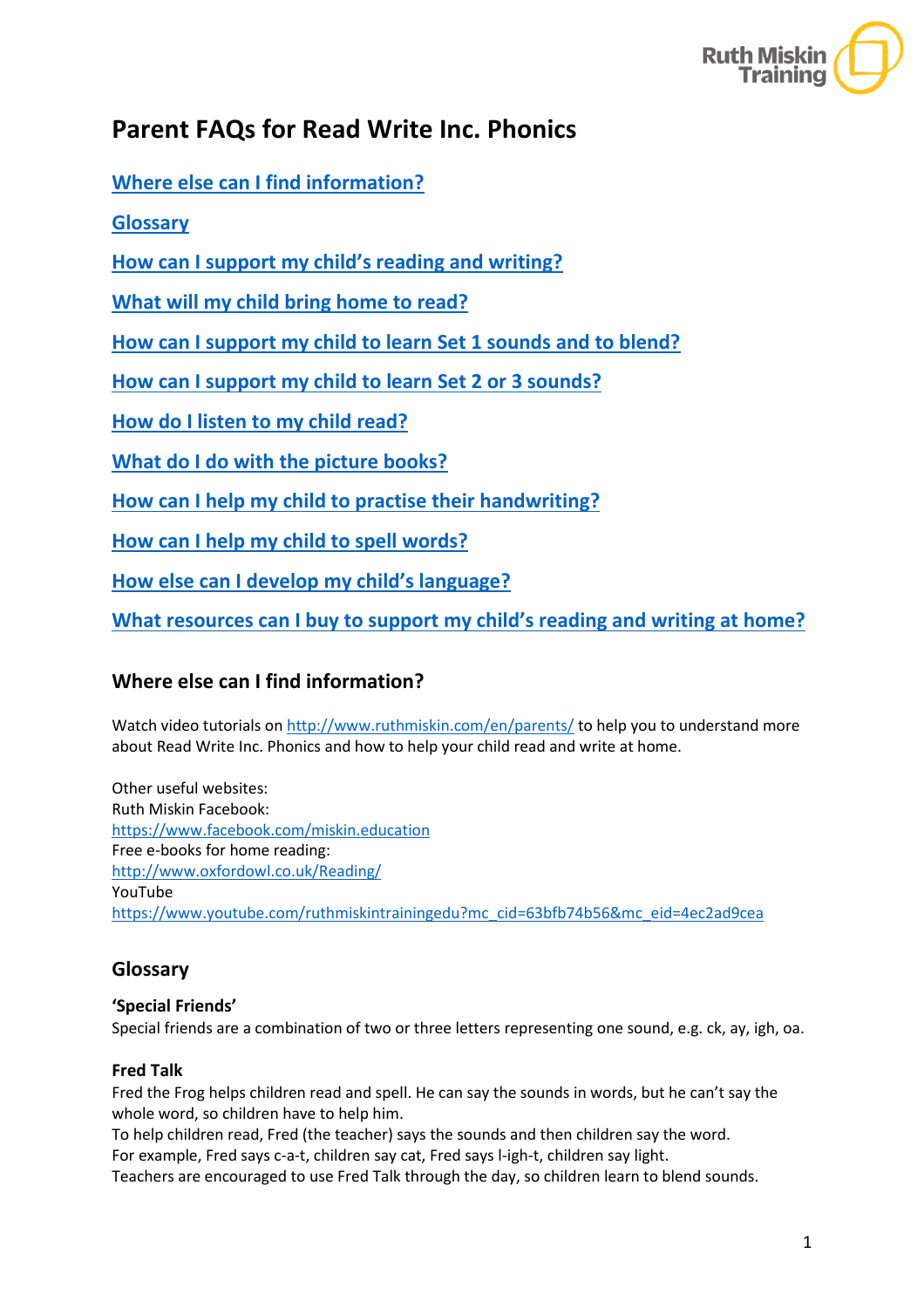For example: Play Simon Says: Put your hands on your h-ea-d/ f-oo-t/ kn-ee. Put on your c-oa-t/ h-a-t/ s-c-ar-f. Set the table with a b-ow-l/ f-or-k/ s-p-oo-n.

#### **'Fred in your head'**

Once children can sound out a word, we teach them to say the sounds silently in their heads. We show them how to do this by:

- 1. whispering the sounds and then saying the whole word;
- 2. mouthing the sounds silently and then saying the whole word;
- 3. saying the whole word straight away.

#### **Perfect pencil grip**

Children sit at a table to write. They hold up a pencil in a tripod pencil grip with the non-writing hand flat holding their paper.

### <span id="page-1-0"></span>**How can I support my child's reading and writing?**

Here are the top five things you can do. See the other FAQs for further detail.

- 1. Ask your child to read the Speed Sound cards speedily.
- 2. Use Fred Talk to help your child read and spell words.
- 3. Listen to your child read their *Read Write Inc.* Storybook every day.
- 4. Practise reading Green and Red Words in the Storybook speedily.
- 5. Read stories to your child every day.

# <span id="page-1-1"></span>**What will my child bring home to read?**

- *'*Last and past' Storybooks: contain sounds and words the children know. This is the Storybook they have just read at school and maybe some they have read before, for extra practice. Please don't worry that books are too easy. Children enjoy re-reading stories they know well. Their speed and understanding improves on every read.
- Book Bag Books: matched to the Storybooks children read in school and used for extra practice. They include many of the same reading activities that we use in class and include parent guidance.
- More Storybooks and Non-fiction books: matched to the sounds and words your child knows well.
- Picture books to share with you: read these stories to children or encourage them to retell the story by looking at the pictures. They are not expected to read the story themselves.
- Speed Sounds cards: for children to practise reading speedily. If needed, show your child the picture side of the card to help them remember the sound.
- Red Word book pages: challenge your child to read the Red Words speedily across the rows and down the columns. Set a timer – can they beat yesterday's time?

### <span id="page-1-2"></span>**How can I support my child to learn Set 1 sounds and to blend?**

• Use pure sounds, not letter names. Watch the 'how to say the sounds' parent film on [http://www.ruthmiskin.com/en/parents/.](http://www.ruthmiskin.com/en/parents/)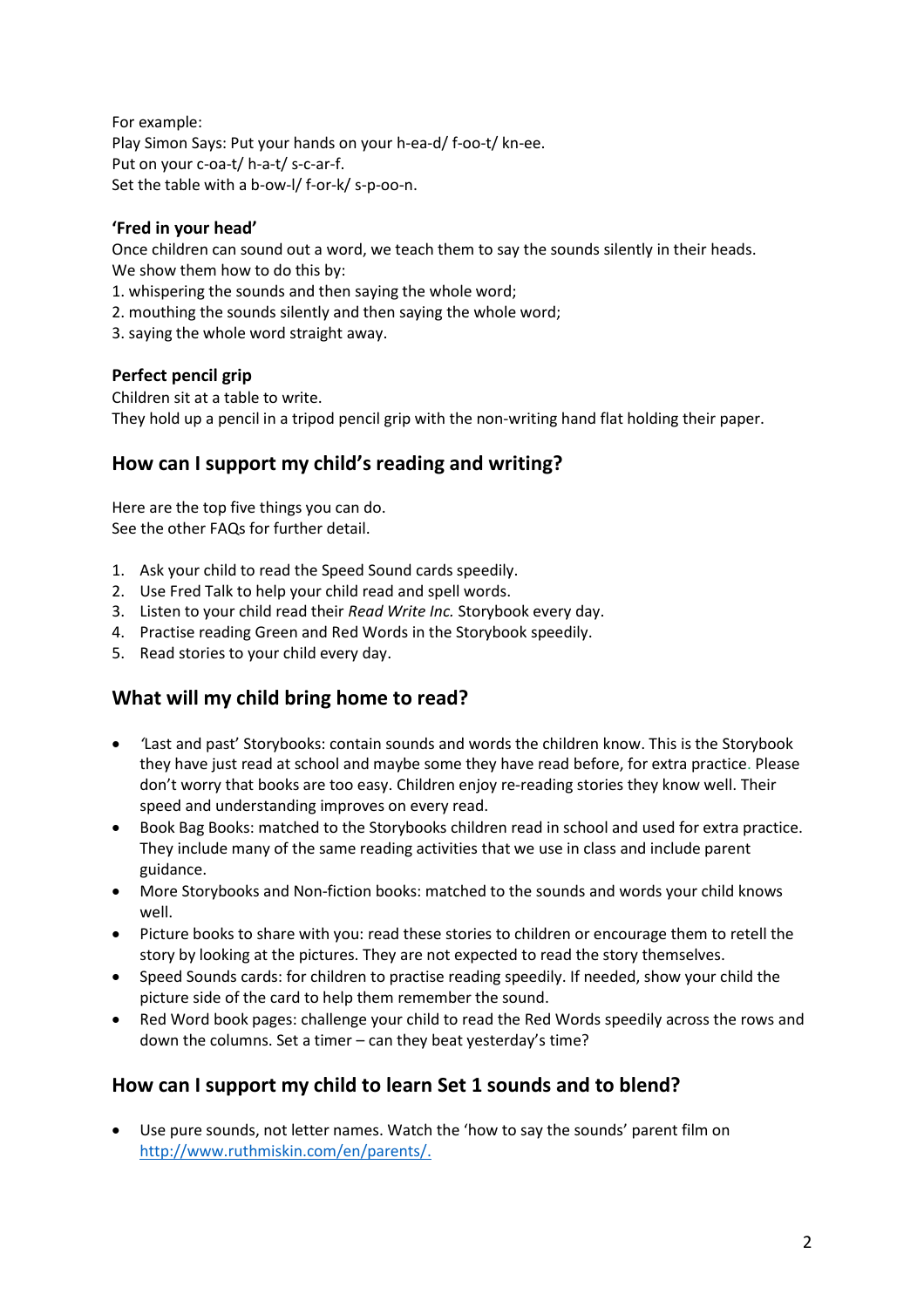- Watch the 'Reading the stretchy sounds with your child', 'Reading the bouncy sounds with your child' and 'Reading the digraphs with your child' parent films on <http://www.ruthmiskin.com/en/parents/> to see how to teach Set 1 sounds.
- Practise reading known Set 1 Speed Sounds cards speedily. If needed, show your child the picture side of the card to help them remember the sound.

We teach children to read and spell using Fred. He is a toy frog who can say the sounds in words, but not the whole word. Children have to help him.

To help children learn to blend, we say the sounds as Fred and then children repeat the sounds and say the whole word.

Here are two ways you can use Fred Talk at home:

- 1. play Fred Games together see Fred Games document on <http://www.ruthmiskin.com/en/parents/>
- 2. speak like Fred throughout the day e.g. time for l-u-n-ch! Let's p-l-ay!
- Watch the 'Sound-blending' parent film on<http://www.ruthmiskin.com/en/parents/>

### <span id="page-2-0"></span>**How can I support my child to learn Set 2 or 3 sounds?**

- Watch the 'Set 2/3 tutoring' film o[n http://www.ruthmiskin.com/en/parents/.](http://www.ruthmiskin.com/en/parents/)
- Help your child practise reading known Speed Sounds cards speedily. If needed, show your child the picture side of the card to help them remember the sound.

### <span id="page-2-1"></span>**How do I listen to my child read?**

Your child has a Storybook matched to the sounds and words they know – a decodable book – so they should be able to read all the words.

Please avoid saying, "This book is too easy for you!" but instead say "I love how well you can read this book!"

# **'Special Friends', 'Fred Talk', read the word**

Remind your child to read words using 'Special Friends, Fred Talk, read the word' (see glossary). For example *'*ship'*:* spot the 'sh', then Fred Talk and blend to read the word e.g. sh, sh-i-p, ship.

#### **Red Words**

Red Words are also known as common exception or tricky words. They occur in stories regularly (said, what, where) but have unusual letter combinations ('ai' in the word 'said' makes the sound  $(e')$ .

Remind your child not to use Fred Talk to read Red Words but instead to 'stop and think'. Tell them the word if you need to.

#### **Read the same book again and again**

Children love reading the same book again and again. Their reading becomes speedier and they understand what they are reading.

• Encourage your child to read words using 'Fred in your head' (see glossary).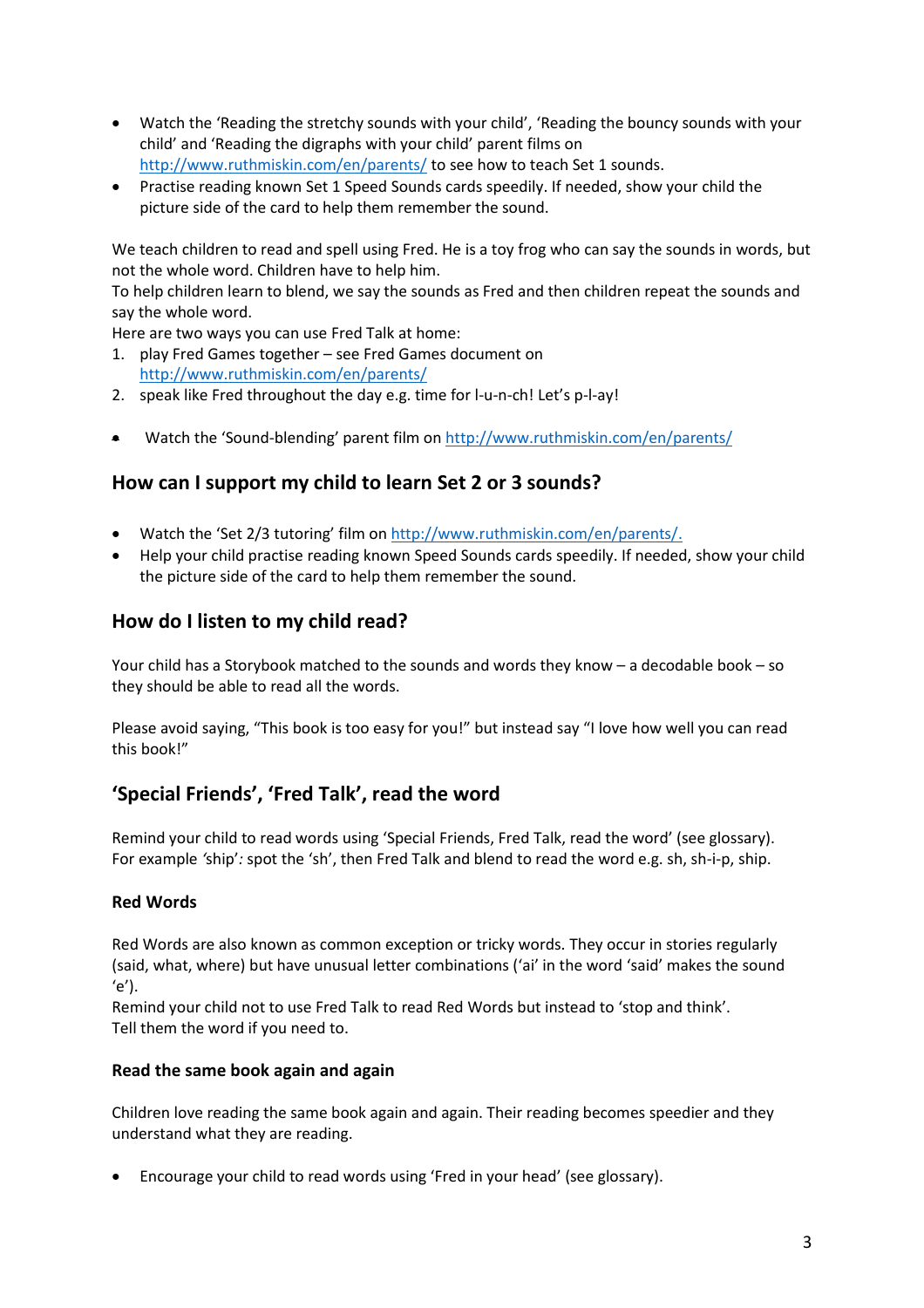- Show your child how to read the story in a storyteller voice.
- Share your enjoyment of the story when they read it again and again.

# <span id="page-3-0"></span>**What do I do with the picture books?**

One of the most important things you can do as a parent at home is read *to* your child. Loving stories is important because children who love stories want to read stories for themselves. Children who read a lot become better readers.

Here are some top tips for storytime:

- 1. make it a treat introduce each new book with excitement
- 2. make it a special quiet time cuddle up!
- 3. show curiosity in what you're going to read
- 4. read the story once without stopping so they can enjoy the whole story. If you think your child might not understand something say something like 'Oh I think what's happening here is that..."
- 5. chat about the story e.g. I wonder why he did that? Oh no, I hope she's not going to…
- 6. avoid asking questions to check what they remember
- 7. link to other stories and experiences you have shared e.g. this reminds me of…
- 8. read favourite stories over and over again encourage your child to join with the bits they know. Avoid saying 'not that story again!'
- 9. use different voices be enthusiastic!
- 10. love the book read with enjoyment.

### <span id="page-3-1"></span>**How can I help my child to practise their handwriting?**

Remind your child:

- to hold their pencil in 'perfect pencil grip' (see glossary)
- say the handwriting phrase to help them form the letter correctly see Handwriting Phrases on [http://www.ruthmiskin.com/en/parents/.](http://www.ruthmiskin.com/en/parents/)

Challenge your child to see how many sounds they can write in a minute.

Say the sound and children write e.g. 'write m', 'write s', 'write w'.

### <span id="page-3-2"></span>**How can I help my child to spell words?**

- Encourage your child to use Fred Fingers to spell words.
- Ask your child to say the sounds in the word as they press the sounds onto their fingers.
- Ask your child to then write the letters if they get stuck, say the sounds again.
- Praise your child for spelling using the sounds they know, even if their handwriting is not perfect.

### <span id="page-3-3"></span>**How else can I develop my child's language?**

Children will have a large vocabulary if they are part of a 'talk-a-lot' family:

- use every opportunity to talk with your child throughout the day meal times, playing together, bath time
- use new and ambitious vocabulary e.g. miserable instead of sad, stroll instead of walk
- speak to your child in complete sentences
- <span id="page-3-4"></span>• make up stories together - there's no need to write it down.